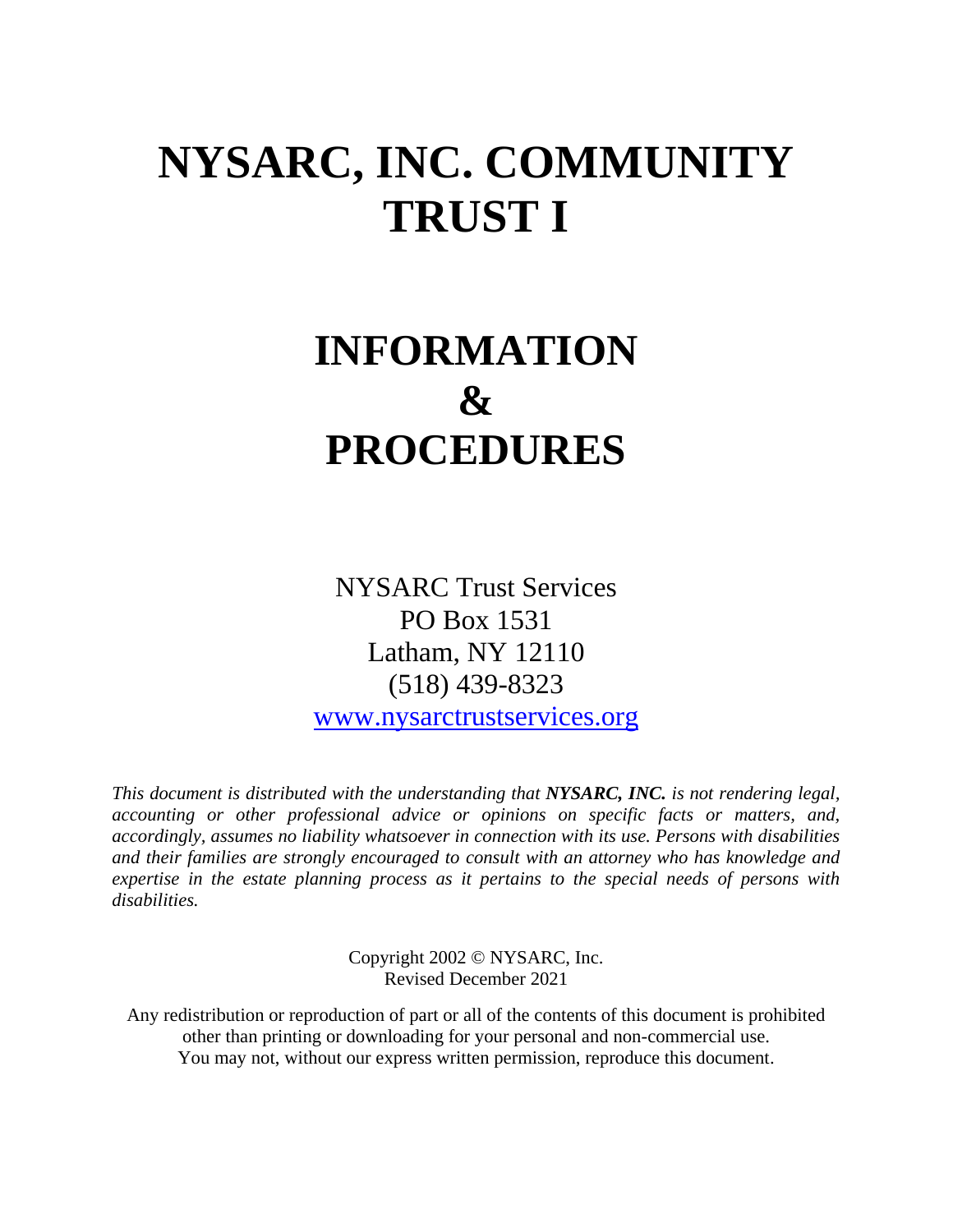# **Table of Contents**

# **Description Page Number**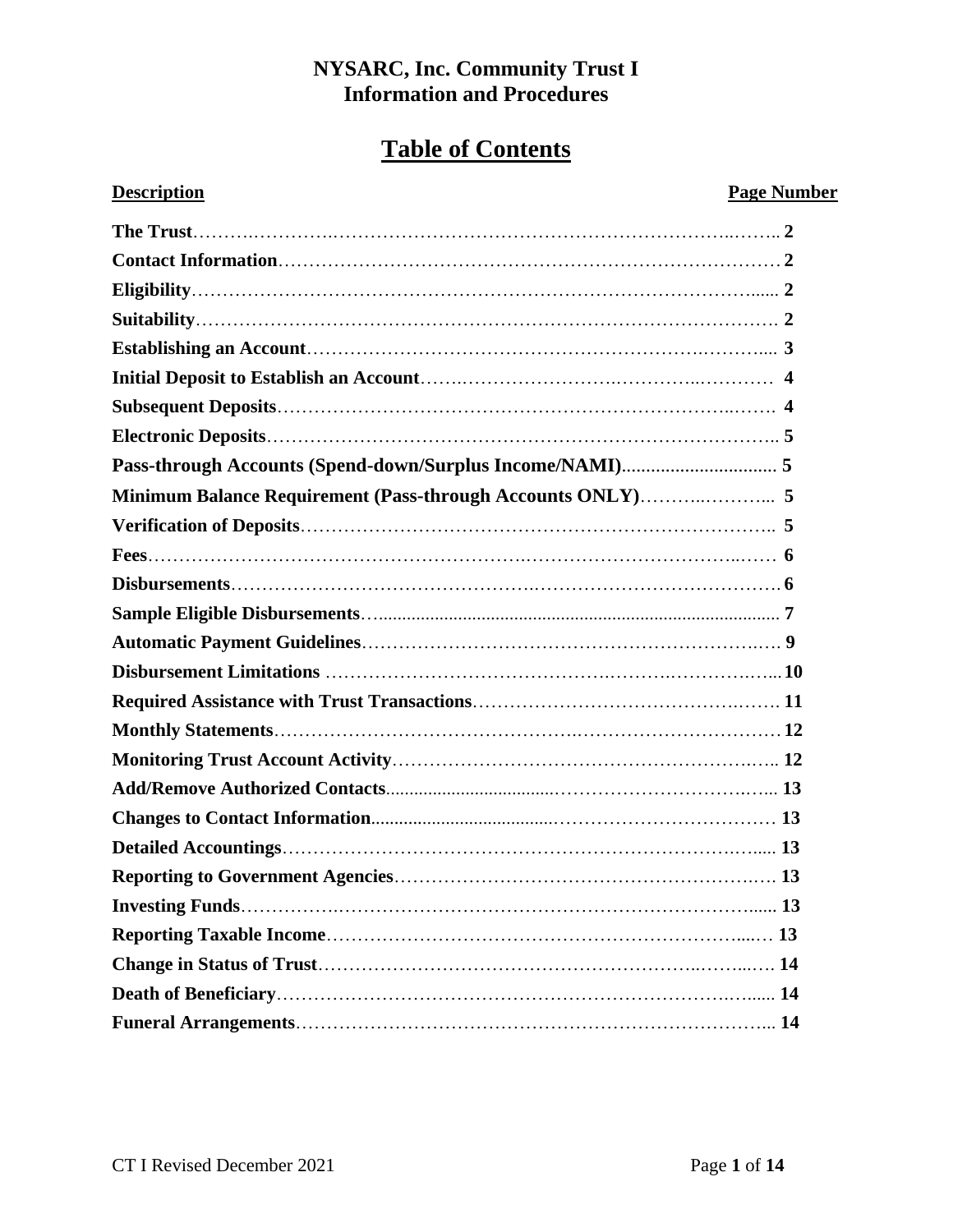# **The Trust:**

The NYSARC, Inc. Community Trust I is a pooled supplemental needs trust established pursuant to Federal and State law that permits a person with a disability to shelter his/her own funds in order to remain eligible for means-tested government benefits. The Master Trust document governs the entire pool of sub-trust accounts and is already in place. **Disbursements are made at the sole discretion of the Trustees and must be for the primary benefit of the disabled Beneficiary.** 

NYSARC, Inc. is the administrator and co-Trustee of the NYSARC, Inc. Community Trust I. A financial institution is appointed as co-Trustee per Master Trust Article V Section 5.1.

# **Contact Information:**

NYSARC Trust Services PO Box 1531 Latham, NY 12110 Phone: (518) 439-8323

Fax: (518) 439-2670 Email: [trustdept@nysarc.org](mailto:trustdept@nysarc.org) [www.nysarctrustservices.org](http://www.nysarctrustservices.org/)

# **Hours of Operation:**

Monday-Friday: 8:30 AM – 5:00 PM

# **Eligibility:**

Individuals who are disabled as defined in Social Security Law Section  $1614(a)(3)[42USC]$ 1382c(a)(3)] are eligible to establish a NYSARC, Inc. Community Trust I sub-trust account. There are no restrictions with respect to an individual's disability, ethnicity, religious beliefs or geographic location. The ability to shelter monthly income for Medicaid eligibility is determined on a state by state basis.

# **Suitability:**

The Beneficiary and his/her representatives are solely responsible for determining whether the Trust meets the needs of the individual. Prospective Beneficiaries should consult with their attorneys, case managers, and/or other advisors before seeking participation in the Trust. Fees are charged each month, which means that there may be more efficient ways to spend small amounts of money that are in the best interest of the person with a disability. Funds deposited become the property of the Trust. The Trustees do not know the unique circumstances of any individual and cannot determine if the Trust represents the optimal solution for a particular person. The Trust may not be appropriate for everyone.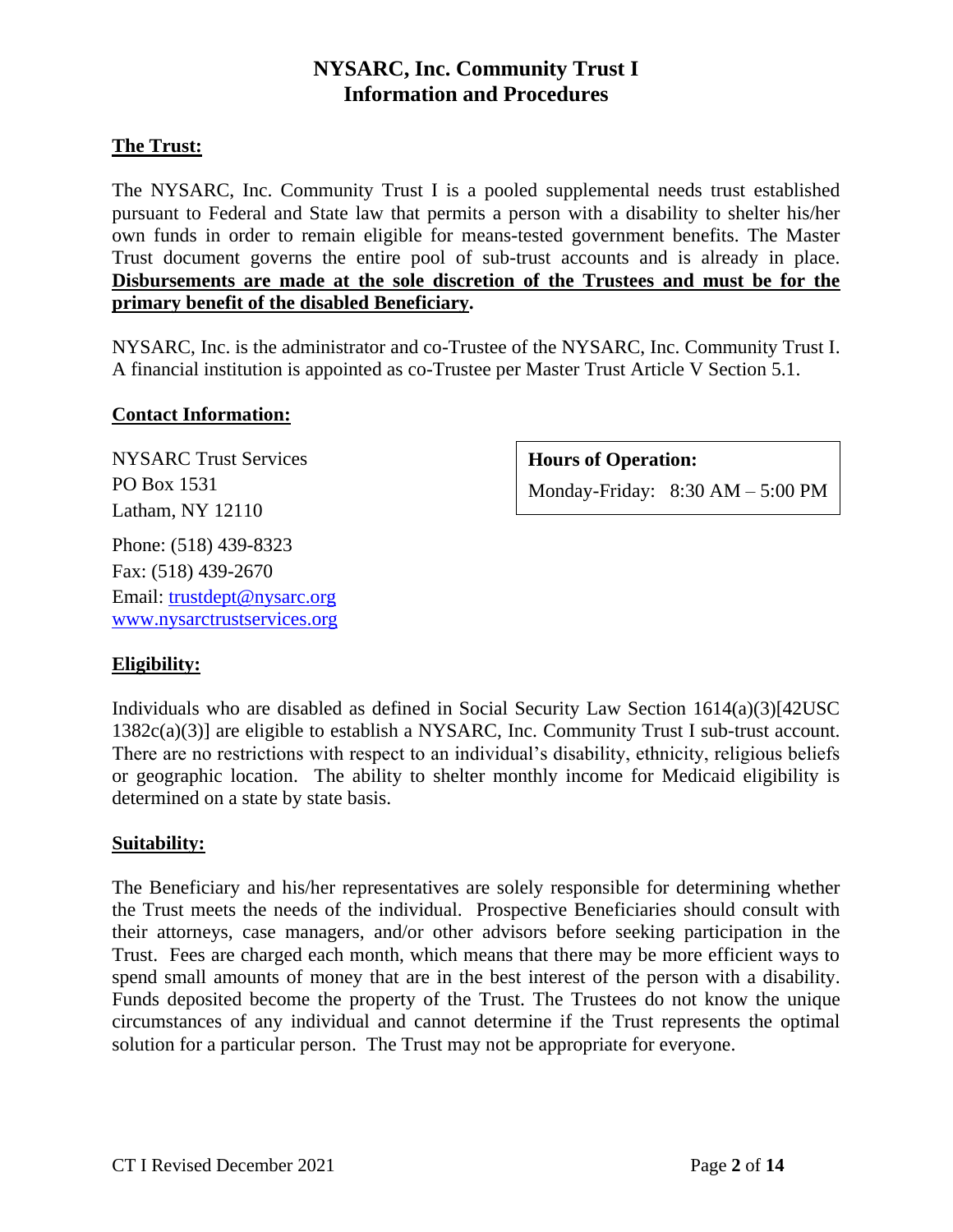### **Establishing an Account:**

In accordance with Federal statute, each individual must establish his/her own sub-trust account. Please refer to the website or contact NYSARC to make sure you have the most recent documents and requirements.

The Joinder Agreement may only be signed by one of the following: The disabled Beneficiary (must have capacity), a parent, grandparent, legal Guardian, or agent under a Power of Attorney (POA).

Items currently required when submitting an application:

- $\checkmark$  Completed Joinder Agreement (signed and notarized)
- $\checkmark$  Copy of Social Security Card and Social Security Award Letter indicating benefit type and claim number
- $\checkmark$  OR SSA-1099 form (if provided, you do not need to send SS card or award letter)
- $\checkmark$  If someone other than the account Beneficiary is signing, you must also submit:
	- o Copy of POA or Guardianship Decree, if signed by agent or guardian
	- o Copy of the Court Order, if account is established pursuant to a Court Order
- $\checkmark$  Fund the trust with a **minimum of \$300**. Select one of two options below:
	- o Electronic payment: Complete and sign Electronic Deposit form for a one-time electronic deposit, attach a voided check, and include with your Joinder Agreement.
	- o Check payment: Make check payable or endorse to *NYSARC Inc. Community Trust fbo [Beneficiary's name]*. Complete the New Account Deposit Slip and mail with payment to the address on the deposit slip. See separate mailing instructions below.

# **Please note: Check payment and enrollment package must be mailed separately.**

Send the original Joinder Agreement, supporting documents, and/or Electronic Deposit form to NYSARC at:

NYSARC Trust Services PO Box 1531 Latham, New York 12110

Send check payment and deposit slip directly to the bank at:

NYSARC Inc Community Trust\* PO Box 1788 Albany, New York 12201 **Please ONLY send deposit checks to this address.**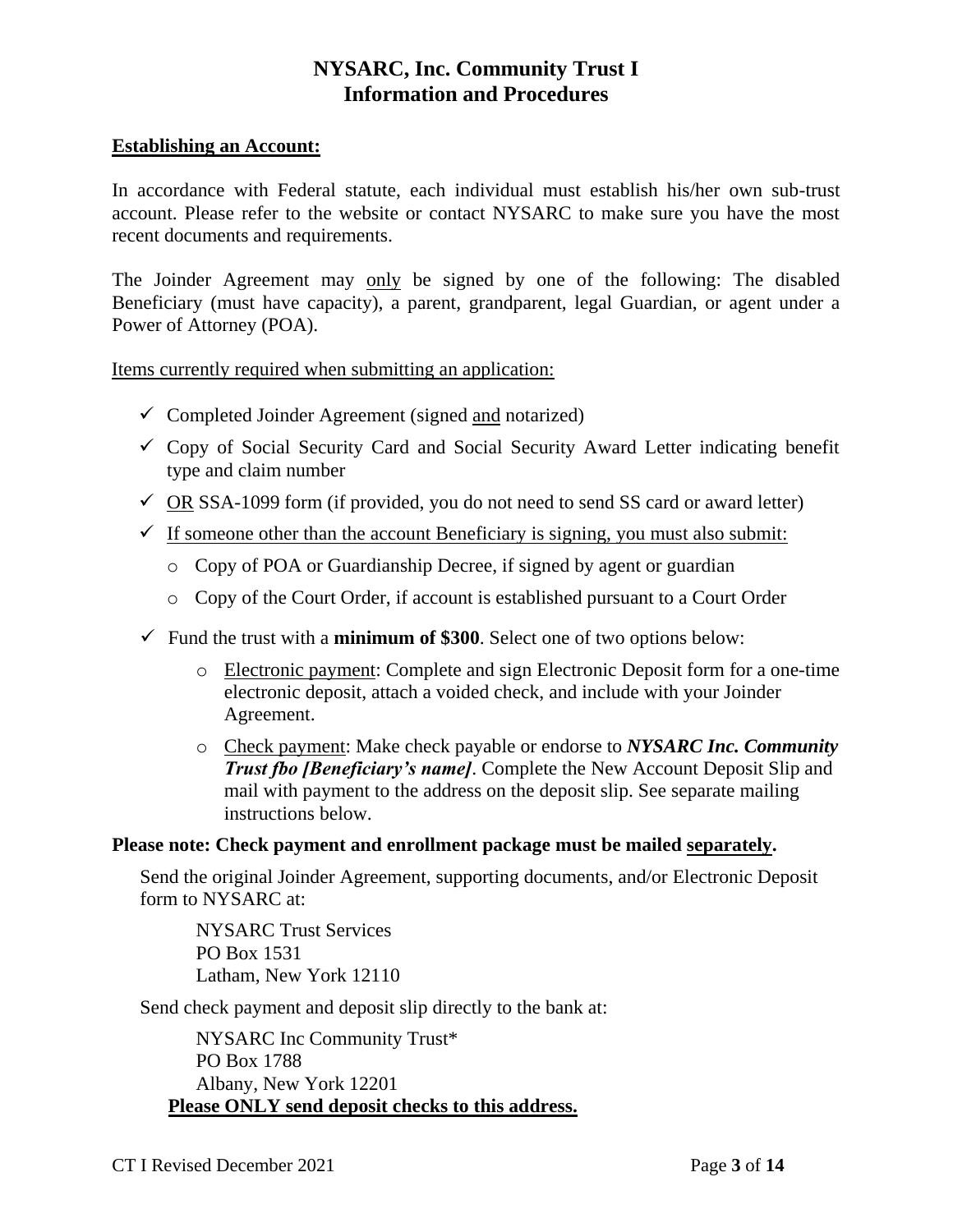Accounts are typically established in five (5) business days provided that you submit a complete, notarized Joinder Agreement and all required documentation as listed above. Missing or incomplete information may delay account approval. NYSARC Trust Services will contact the Beneficiary and/or his/her representative regarding any questions or concerns.

Once accepted, NYSARC will assign you a dedicated team of representatives to assist with the administration of your trust account. The Beneficiary and/or authorized individual listed in the Joinder Agreement will receive a Welcome Packet with the necessary material to manage the account. NYSARC will provide a welcome call to review the contents of this packet, explain important procedures, and ensure a smooth transition into the trust.

*It is the responsibility of the account Beneficiary or representative noted on the Joinder Agreement to submit trust documents to Medicaid, Social Security Administration (SSA), and/or other government agencies for approval.*

# **Initial Deposit to Establish an Account:**

You can fund a trust by mailing a check directly to the bank or by a one-time electronic deposit. See Establishing an Account section, for detailed instructions.

The funds to establish the account are non-refundable after acceptance. **The one-time enrollment fee and the first month's administrative fee will be deducted from your initial deposit in the month the account is established.** Please refer to the current fee schedule for more information.

# **Subsequent Deposits:**

Subsequent deposits may be made at any time following acceptance. If deposits are from a structured settlement or annuity, please provide a copy of such contract/agreement.

Cash deposits will not be accepted. Checks should be made payable to *NYSARC, Inc. Community Trust, fbo Beneficiary's name* and mailed to the address on the deposit slips:

> NYSARC, Inc. Community Trust PO Box 1788 Albany, NY 12201

Deposit slips are included in the Welcome Packet provided at account establishment. To request additional deposit slips, please contact customer service at (518) 439-8323.

Please note, a fee will be charged to the trust account for any deposits that are returned for insufficient funds. Refer to the current fee schedule for more information.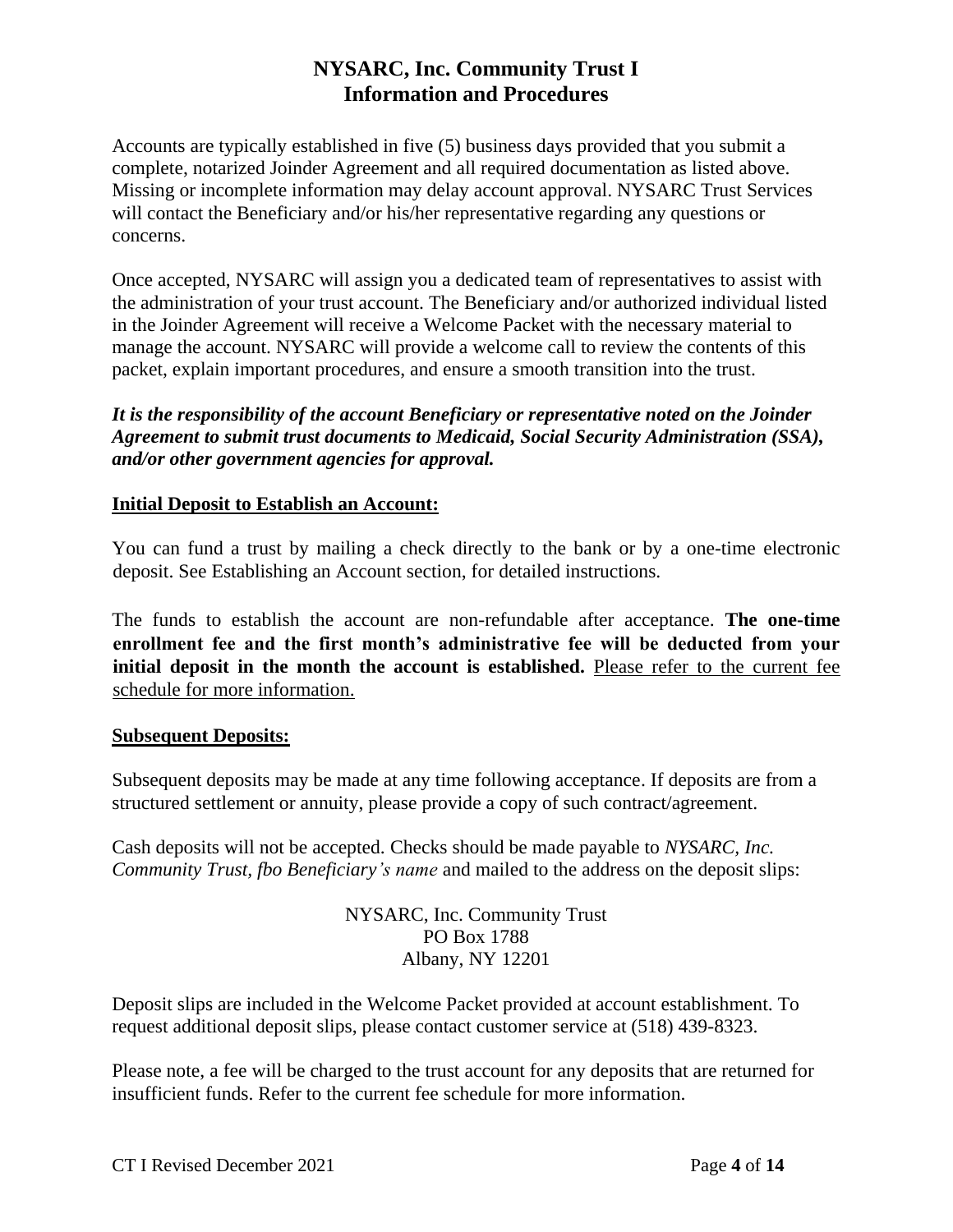# **Electronic Deposits:**

If you are making monthly deposits, we encourage you to enroll in electronic deposits where the trust withdraws your deposit from your bank account each month on a scheduled day. Please complete the *Electronic Deposit* form to apply for this service. The form is included in the Welcome Packet provided at account establishment and is also available on our website at [www.nysarctrustservices.org.](http://www.nysarctrustservices.org/)

# **Pass-through Accounts (Spend-down/Surplus Income/Net Available Monthly Income (NAMI):**

Account beneficiaries who make monthly deposits to satisfy a Medicaid income spenddown/surplus income, will be deemed a pass-through account and the pass-through fee schedule will apply.

Medicaid determines an individual's spend-down/surplus income/NAMI amount. NYSARC Trust Services cannot advise individuals in regards to their spend-down/surplus income/NAMI or determine their necessary monthly deposit.

If Medicaid determines there is a change in the spend-down amount, please notify NYSARC and provide a copy of the Medicaid Notice of Decision. If you are making Electronic Deposits, submit a new *Monthly Electronic Deposit* form requesting the change in amount.

# **Minimum Balance Requirement (Pass-through Accounts ONLY):**

Pass-through accounts that make monthly deposits, are required to maintain a minimum balance in the account, equal to one month's deposit, at all times up to a maximum of \$3,000. No disbursements will be approved from a sub-trust account until it is accepted and the minimum balance requirement is satisfied.

New accounts established after July 1, 2021 who enroll in monthly electronic deposits, can reduce the minimum balance requirement. Deposits will be held for four (4) business days to allow ample time for the funds to clear before the deposit is available for disbursement.

# **Verification of Deposits:**

NYSARC Trust Services will provide a verification of deposit upon request. To verify a deposit, email [trustdept@nysarc.org](mailto:trustdept@nysarc.org) or contact customer service to provide us with the name and fax number and/or mailing address of the recipient. You can also download a report of deposit history from the NYSARC Trust Portal. See *User Tips Guide* for more information.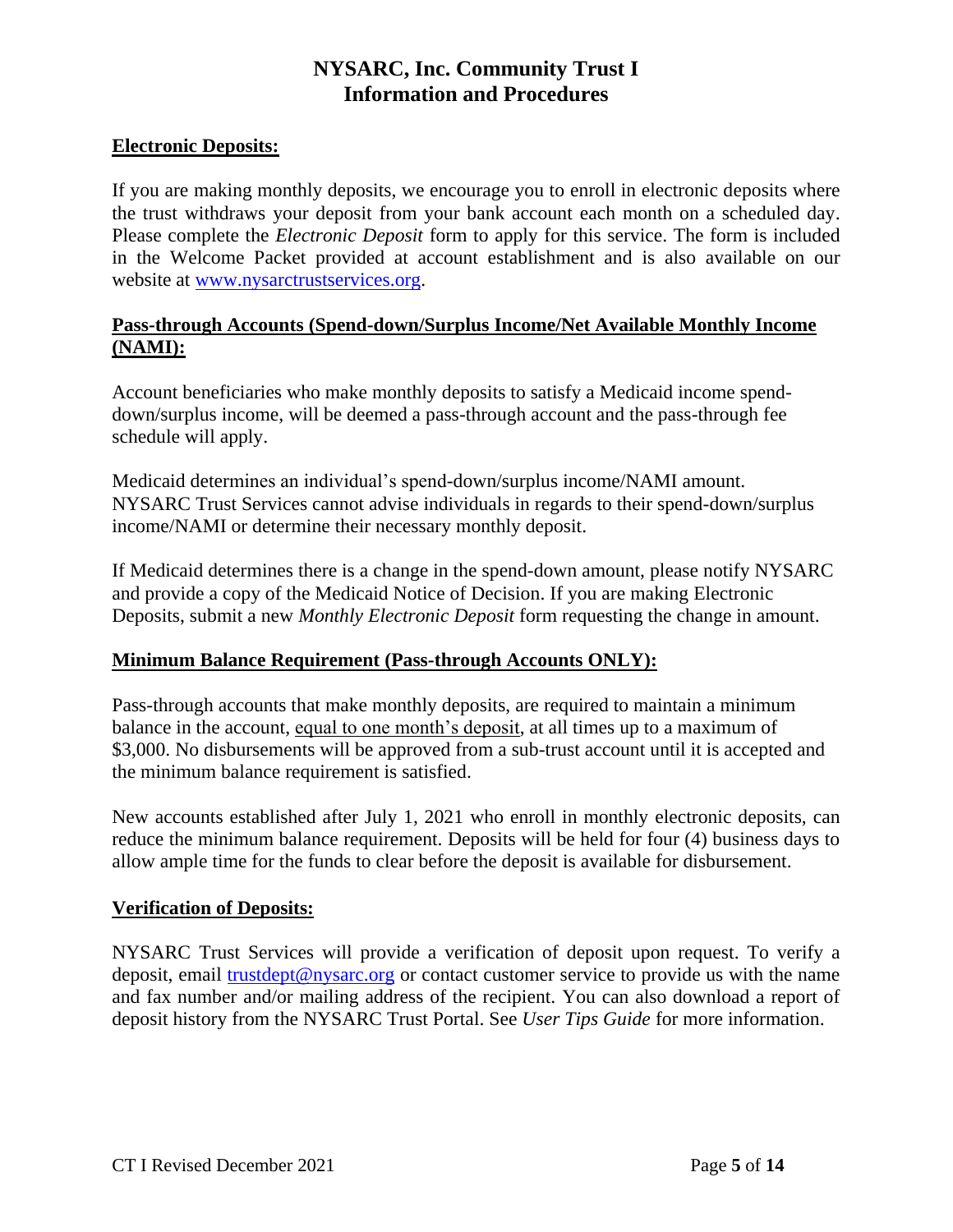# **Fees:**

There is a **\$200 one-time enrollment fee** to establish a NYSARC, Inc. Community Trust I. Administrative fees are charged monthly according to the current fee schedule. Fees are subject to change.

Pass-through accounts will receive a copy of the appropriate fee schedule following account acceptance and/or upon beginning monthly deposits.

Trust expenses and fees are deducted before requested disbursements. Lack of funds will delay the processing of disbursement requests until funds are received.

#### **Disbursements:**

Trust funds are intended to enhance the quality of life of persons with disabilities by making direct payments to third parties to pay for items and services that are not otherwise provided through means-tested government benefit programs.

Current requirements to submit a disbursement request:

- $\checkmark$  A completed disbursement request form
- $\checkmark$  An authorized individual must sign the disbursement request form
- $\checkmark$  An invoice, bill, or receipt in the Beneficiary's name
- $\checkmark$  Attach additional documentation as needed
- $\checkmark$  Adequate funds "available" in the sub-trust account

| <b>Mail Disbursement Request To:</b>                              | <b>Fax/Email Disbursement Requests To:</b>                                    |
|-------------------------------------------------------------------|-------------------------------------------------------------------------------|
| <b>NYSARC</b> Trust Services<br>PO Box 1531<br>Latham, $NY$ 12110 | Fax: (518) 439-2670<br>Email: trustrequest@nysarc.org<br>(available 24 hours) |
|                                                                   |                                                                               |

Complete and accurate documentation is required in order to consider any disbursement request. Lack of documentation or availability of funds will delay processing time. Please allow **up to 14 days** for processing of approved requests. NYSARC Trust Services is not responsible for late charges which may be incurred.

**In accordance with Federal statute, no disbursements will be made after the death of the Beneficiary. Requests and supporting documentation must be received by NYSARC prior to the death of the Beneficiary.**

**All disbursements are made at the sole discretion of the Trustees and must meet the below criteria:**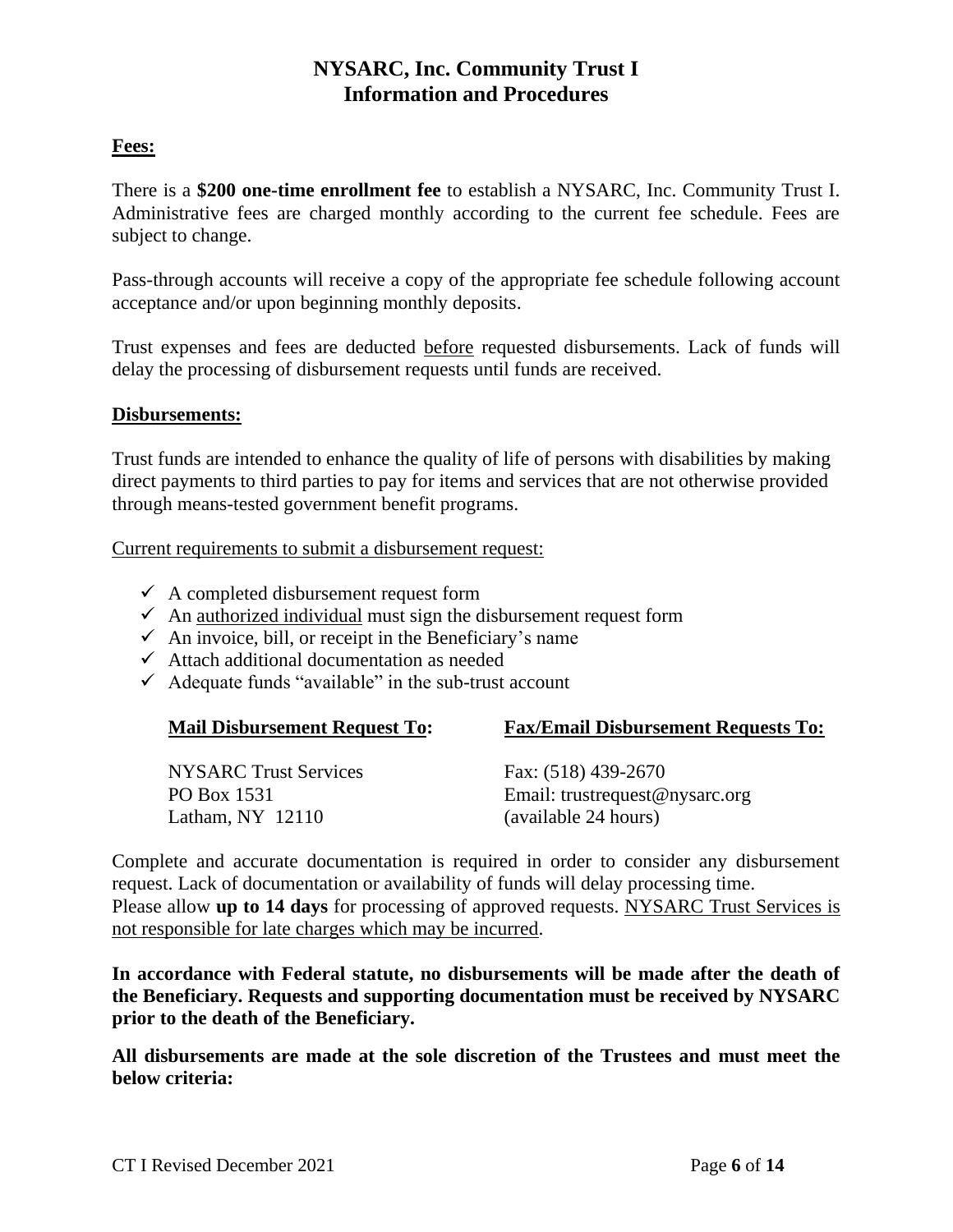- $\checkmark$  Request is for the primary benefit of the account Beneficiary
- $\checkmark$  Expense must have been incurred within 90 days of submission
- $\checkmark$  Invoice must be in Beneficiary's name
- $\checkmark$  All submitted invoices must be itemized, legible, reflect date of service, and indicate that the service is for the Beneficiary.
- $\checkmark$  All disbursements must be made payable to third parties only
- $\checkmark$  All third party service providers and vendors must be legitimate registered businesses or documented employees in which all employment taxes and filings are prepared.
- $\checkmark$  Disbursement requests relating to a family or other type of Trust require submission of the Trust document for our legal department to review prior to consideration.

# **Sample Eligible Disbursements:**

This list is not inclusive nor does it guarantee payment will be approved.

**For Beneficiary's who receive Supplemental Security Income (SSI) benefits, payments made by the trust to third parties for food or shelter are considered in-kind support and maintenance (ISM) and may reduce SSI payments.**

These items are marked with an asterisk (\*) below. Refer to *Disbursement Limitations/Inkind support and maintenance* for more information.

- $\checkmark$  Cable/internet, cell phone, telephone Invoice in the Beneficiary's name and indicating primary residence as service address.
- *V* Vehicle related expenses A copy of a bill in the Beneficiary's name or proof that the vehicle is the Beneficiary's primary mode of transportation. We may request proof of ownership, including vehicle title and registration, at the trustee's discretion.
- *Income tax* State and Federal income taxes will be considered for payment. Any request for income tax relating to jointly filed return(s) must include an allocation of income from an independent tax preparer or submission of tax documents (i.e. 1099). Only a pro-rata share of tax may be paid. A copy of the Federal and State returns must be submitted with request.

*Estimated income* taxes will be considered for quarterly payment. A copy of previous year return(s) is required.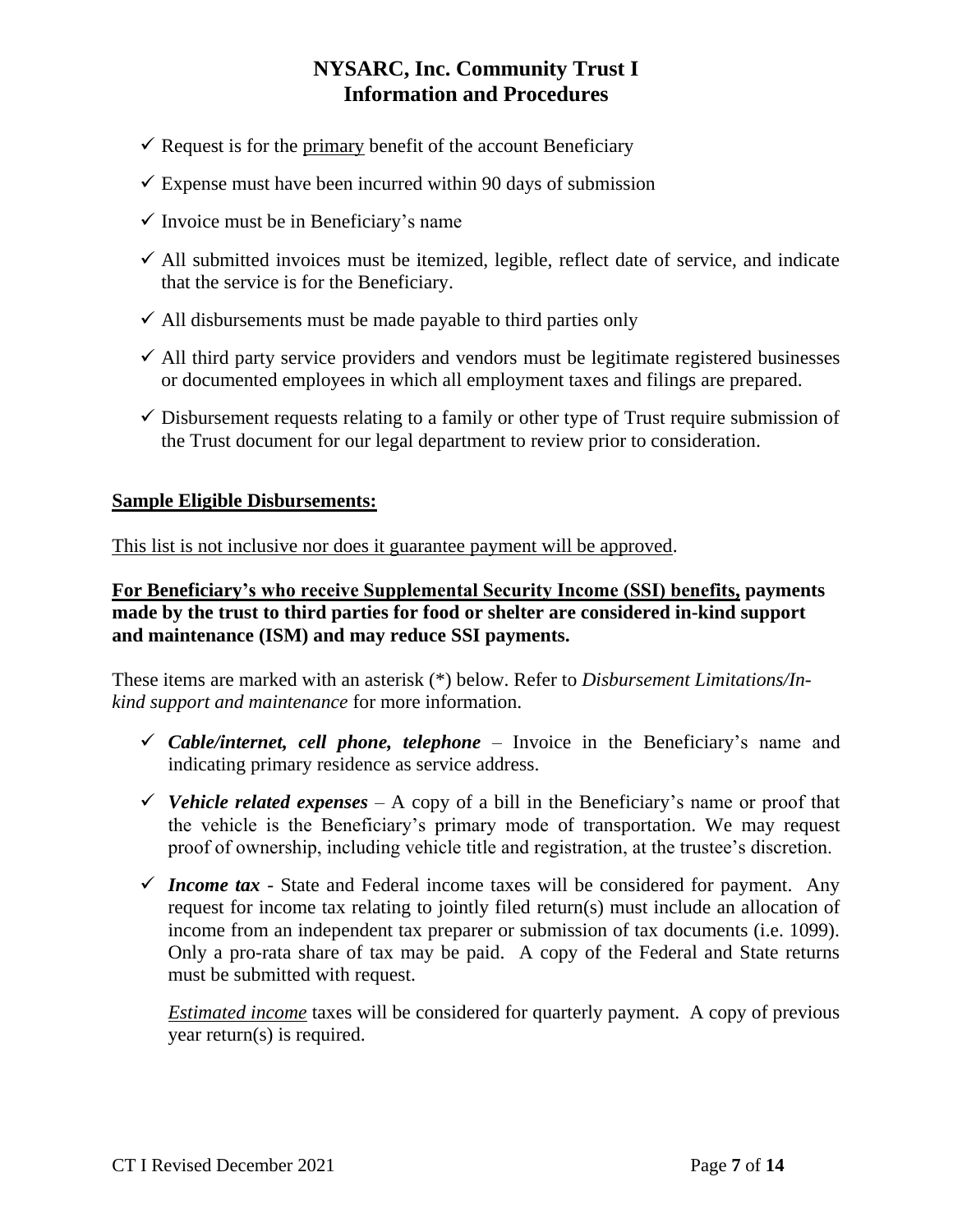- $\checkmark$  *Credit cards* Only current month eligible charges will be considered. Beneficiary must be the account holder. All charges must be for the primary benefit of the Beneficiary.
	- o You must submit a complete detailed statement plus ALL itemized receipts for the purchases you are requesting the trust to pay. Failure to submit receipts or other necessary documentation will result in reduction of payment.
	- o For fixed recurring charges (e.g. Netflix, LifeAlert, etc.), you must provide a copy of the bill initially to show proof that the expense is for the Beneficiary's primary benefit. NYSARC may request an updated copy of the bill annually.
	- o NYSARC cannot pay more than what is actually owed on the card. Requests to pay an amount that is greater than the balance owed will be reduced.
- $\checkmark$  *Reimbursements* to a third party for making a purchase on your behalf require proof of payment. Contact our office prior to making purchases and/or obtaining services to ensure they are eligible for reimbursement. NYSARC cannot reimburse the trust beneficiary, their spouse, or a beneficiary's legal Guardian.
- *Funeral arrangement –* An Irrevocable/Medicaid eligible pre-need agreement may be considered during the Beneficiary's lifetime. A disbursement request and copy of the pre-need contract is required. Requests for payment toward contract will only be made prior to Beneficiary death.

Consistent with Federal statute, the sub-trust account terminates up the death of the Beneficiary. No distributions can be made after the date of death, including funeral or related expenses

- *Court approved payments directing disbursement from sub-trust account*  $-$  *A copy* of the Court Order is required.
- *Personal items for the Beneficiary\** (non-food items for SSI recipients) Detailed documentation of item(s) must be submitted for payment directly to vendor.
- *V* Vacation **-** Invoices pertaining to vacation (i.e. airfare, hotel) must be submitted. Direct payment to vendors(s) will be made for Beneficiary only, unless independent certification is on file. Limitations may be imposed based on individual circumstances and government benefits.
- $\checkmark$  *Care management provided by an agency* Invoice indicating dates and hours worked and rate of pay is required.
- $\checkmark$  **Bus/train/cab fare** Direct payment to carrier with documentation must be submitted.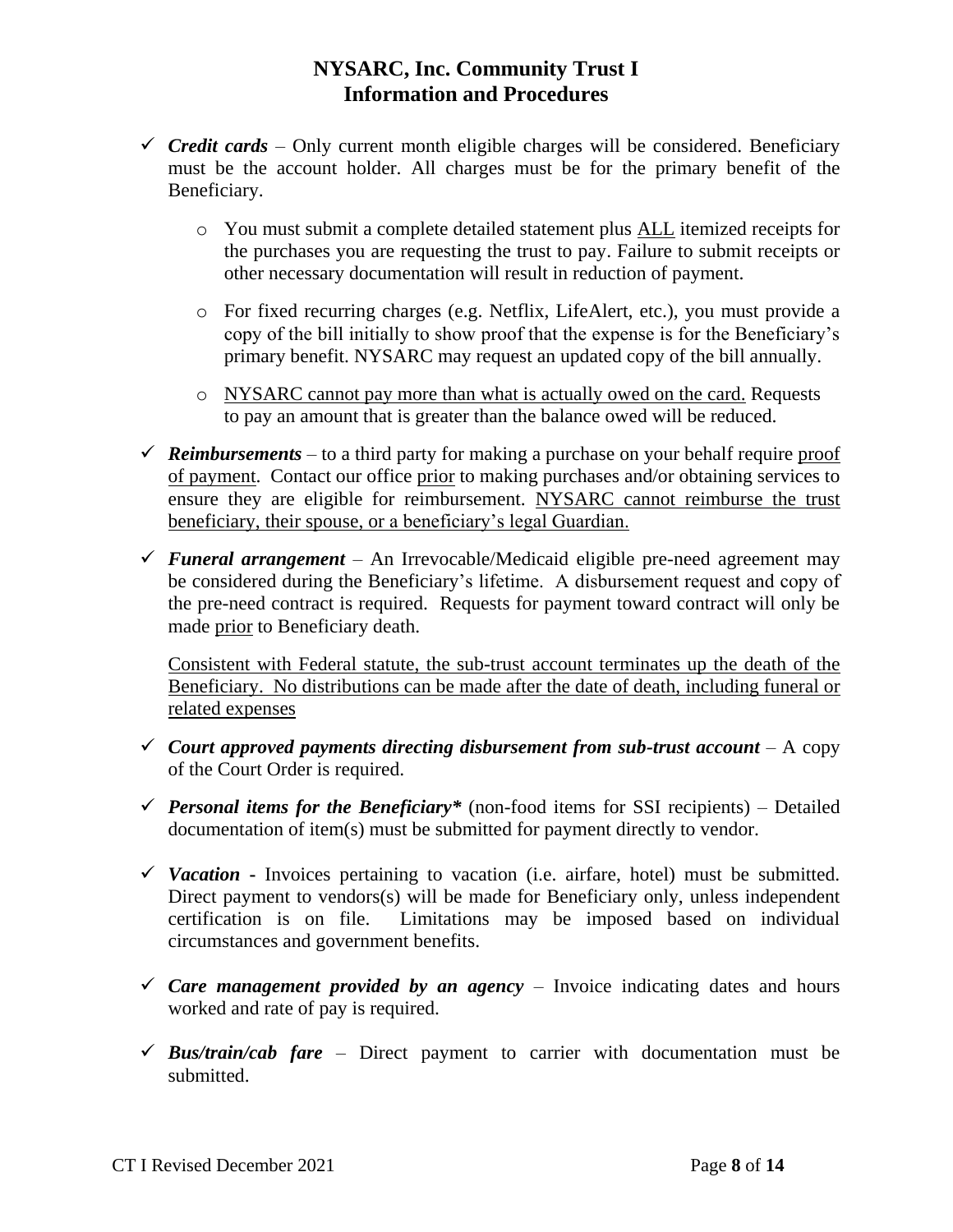- $\checkmark$  Service animal related expenses Documentation of expense must be submitted.
- *Property expenses*<sup>\*</sup> Deed, life estate, or trust document must be submitted. The Beneficiary must have some ownership in the property or have retained a life estate for consideration. These expenses include property taxes, repairs, maintenance, and property insurance.

 NOTE: Expenses may be pro-rated based on percentage of ownership. (e.g. property ownership with a non-spouse)

*Figure – A current signed lease indicating the Beneficiary as tenant must be on file.* Rental amount must not exceed "market" rent.

NOTE:Beneficiaries residing with a non-spouse may result in a pro-rata share.

NOTE: A lease between spouses will not be honored*.*

- *Mortgage*<sup>\*</sup> A residential loan agreement and payment coupon in the name of the Beneficiary must be submitted. Beneficiary must be listed as mortgagor.
- *Maintenance fee\** HOA agreement and a payment coupon in the name of the Beneficiary must be submitted.
- Assisted living facility\*  $A$  current signed lease, or other documentation provided by facility, indicating the Beneficiary as tenant must be on file. In addition, a monthly invoice must be submitted.
- $\checkmark$  *Utility bills*<sup>\*</sup> Invoice in the Beneficiary's name, indicating primary residence as service address.
- $\checkmark$  Insurance\* Renters and homeowner Policy and invoice indicating primary residence as insured property, refer to documents needed to pay rent, or property expenses.
- $\checkmark$  *Other* A dated, detailed invoice or price quote is required in the Beneficiary's name from a third party vendor. If approved, payment will be made directly to the third party vendor.

# **Automatic Payment Guidelines for Rent/Mortgage/Maintenance Fees:**

If the Beneficiary has a sufficient balance in the trust and/or is making monthly deposits, you may request automatic payments of rent, mortgage, monthly maintenance fees, pre-need funeral arrangements, and car loans/lease payments.

You must complete and send an *Automatic Payment Application* to our office for review. The application is available on our website at [www.nysarctrustservices.org](http://www.nysarctrustservices.org/) and also in the Welcome Packet you received following acceptance.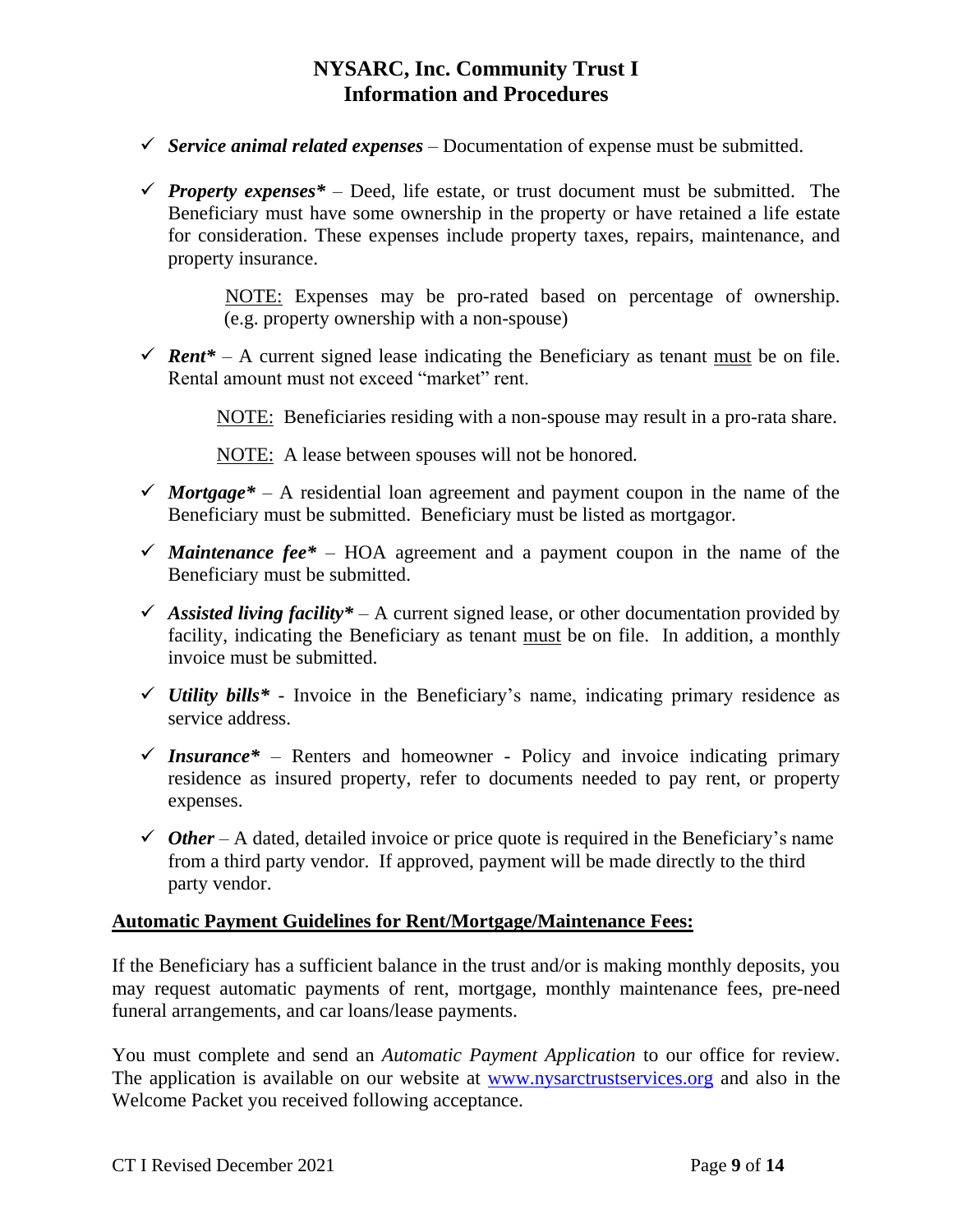- Automatic payment amount must be the same each month.
- Monthly deposits must be received at least four (4) business days prior to the date of your scheduled automatic payment to ensure the availability of funds.
- Missed monthly deposits or deposits returned for insufficient funds may result in cancellation of payment. Prior to re-starting, you must make three (3) additional consecutive monthly deposits and submit a new *Automatic Payment Application.*
- If the Beneficiary is not making monthly deposits and the account balance falls below the amount necessary to cover three (3) month's payments, automatic payment may be cancelled.
- Please allow up to three (3) weeks for approval and processing of an automatic payment request. You must continue to submit a disbursement request form monthly to process rent while awaiting approval of automatic payments.

Please contact NYSARC or check the NYSARC Trust Portal to verify that an automatic payment has been established before discontinuing monthly disbursement requests.

*Note: Automatic payment is not available at this time for budgeted payments, such as utilities, and expenses where the amount changes each month. Contact customer service if you have questions about whether or not a fixed recurring expense is eligible for automatic payment.*

# **Disbursement Limitations:**

A primary consideration when reviewing each disbursement request is to protect the Beneficiary's eligibility for government benefits. Requests that may adversely affect government benefits or do not appear to be for the sole benefit of the Beneficiary may be denied.

This is not an inclusive list. The following items are not eligible for disbursement:

- $\times$  Disbursements payable to the Beneficiary in order to protect benefit eligibility
- $\times$  Cash advances taken on credit cards and related fees
- $\times$  Payments to financial institutions for debit card charges, and overdraft fees/expenses, lines of credit
- $\times$  Rent/lease between spouses will not be honored or amounts that exceed market rent
- $\times$  Reimbursement for purchases made from a joint checking account held with the Beneficiary
- $\times$  Reimbursement to spouse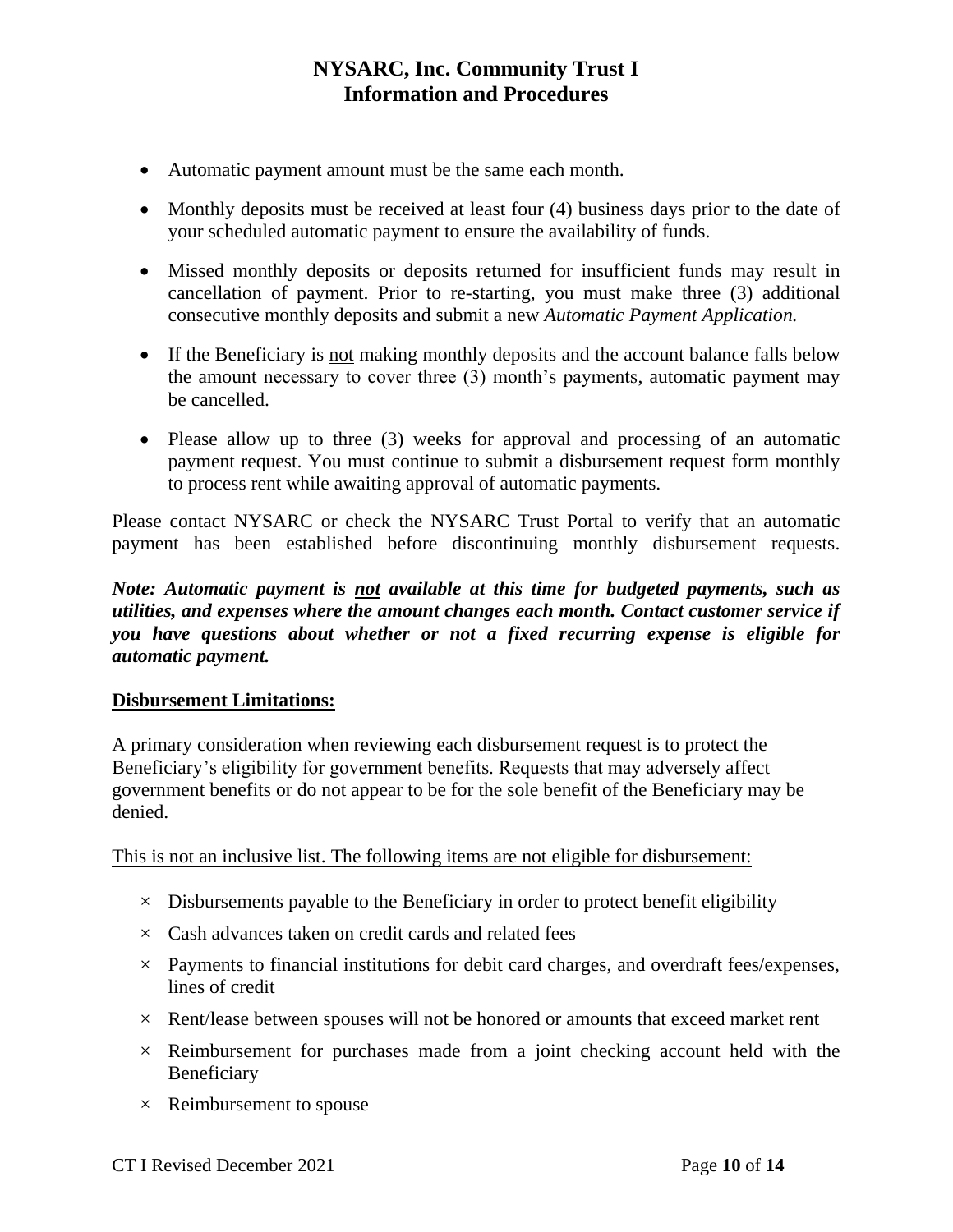- × Tobacco
- $\times$  Alcohol
- $\times$  Bail, restitution, and related legal fees
- $\times$  Fire arms
- $\times$  Medicaid eligible expenses incurred after the Trust was established
- $\times$  Any item for an individual other than the Beneficiary
- $\times$  Gifts, gift cards, parties, or donations
- $\times$  Surplus income invoices (NAMI, Spend-down)
- $\times$  Life insurance premiums
- $\times$  Requests for expenses incurred greater than 90 days prior to submission
- × **Any disbursement after the death of the Beneficiary**

#### *Other Limitations:*

- × **In-kind support and maintenance for SSI recipients:** Household costs (expenses paid for food and shelter), as listed in the POMS section: SI 00835.465 for SSI recipients will only be considered under special circumstances. Please contact NYSARC for more information and to discuss the requirements for consideration.
- × **Disbursement limitations for individuals in supportive or supervised housing:** Disbursement requests must be for item(s) and/or service(s) that are not the responsibility of the agency to provide. For requests for purchases that are the responsibility of the agency, you must submit documentation stating that an item(s) is above and beyond what the agency is required to provide.

#### × **Disbursement limitations for minors:**

- o Items that a parent or Guardian is required to provide will not be considered
- o Court Order may direct payment from the Trust for specific items and/or put limitations on what the trust funds can be used for

#### **Required Assistance with Trust Transactions:**

The Trustees in their discretion may require an intermediary to assist in the administration of the Beneficiary's sub-trust account. The cost of which may be charged to the sub-trust account.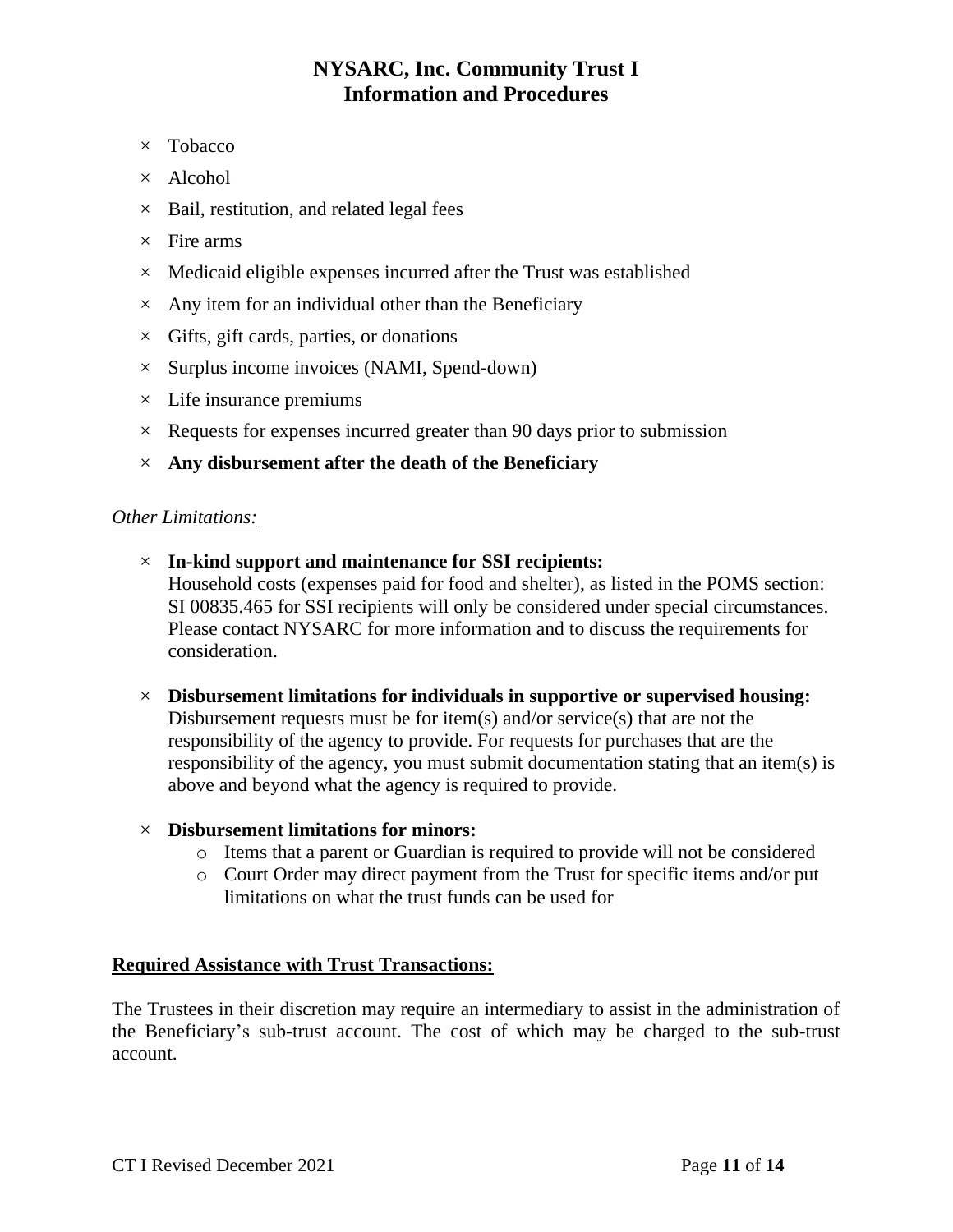### **Monthly Statements:**

Account statements are prepared monthly and mailed to the individual(s) designated on the Joinder Agreement. Statements are mailed approximately three (3) weeks after the end of the previous month. Statements include detailed monthly activity for your convenience.

### **Monitoring Trust Account Activity:**

#### *Automated Phone System:*

Call the automated phone system 24/7 to listen to a recording of recent transactions:

- **Dial (518) 439-8323 and PRESS 8** during the greeting
- Enter the account number and the Beneficiary's pin number
- Follow the menu prompts to check the account balance, verify deposits received, and check the status of a disbursement request.

# *Online Access via NYSARC Trust Portal:*

Beneficiaries and authorized individuals can also monitor trust accounts online using the NYSARC Trust Portal. To create an account, visit [portal.nysarctrustservices.org/signup.](https://portal.nysarctrustservices.org/signup) There are detailed instructions on how to sign up in the Welcome Packet provided at account establishment. Balance information for new accounts will display once the first bank statement is available. To remove a contact from having access to the Online Portal, please contact customer service or submit a request in writing.

#### *Live Customer Service:*

Our responsive and knowledgeable staff are available weekdays from 8:30 AM – 5:00 PM to answer your questions and can assist you with matters not supported by the automated phone system or Online Portal. Beneficiaries are also assigned a dedicated team of representatives to assist with the day-to-day management of trust assets.

For confidentiality and the security of our Beneficiaries, only authorized individuals may contact NYSARC Trust Services on behalf of a Beneficiary. Each time you contact customer service you must provide the last four (4) digits of the Beneficiary's Social Security number as well as the six (6) digit account number.

# **Add/Remove Authorized Contacts:**

NYSARC requires that you designate at least one authorized contact in the Joinder Agreement. The Beneficiary or other authorized individual may request to add or remove an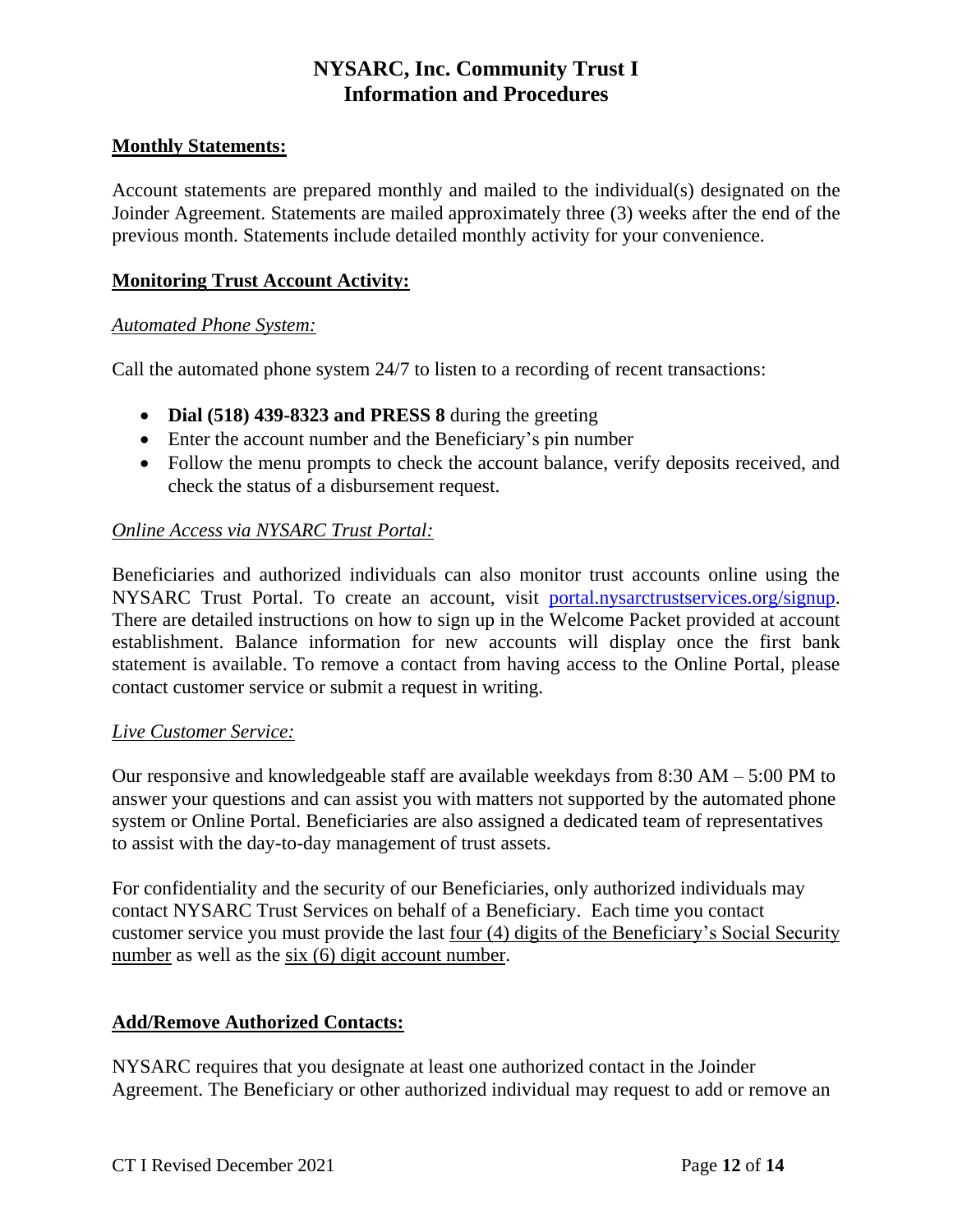authorized contact after acceptance by mail, email, or by contacting customer service. Please specify which of the following permissions you authorize the individual/agency to do:

- $\checkmark$  Communicate/obtain account information
- $\checkmark$  Receive monthly statements
- $\checkmark$  Submit disbursement requests
- Allow access to NYSARC Trust Portal

# **Changes to Contact Information:**

It is important that NYSARC have up-to-date contact information for Beneficiaries and authorized contacts. We will accept changes to information from the Beneficiary or authorized individual by mail, email, or by contacting customer service.

#### **Detailed Accountings:**

Accountings required for benefit recertification and by Court Order are prepared upon request. Please allow up to 30 days for processing.

#### **Reporting to Government Agencies:**

It is the responsibility of the Beneficiary or his/her representative to report Trust activity to applicable government agencies. If necessary, NYSARC Trust Services may provide, upon request, documentation to the Beneficiary, or directly to the government agency for assistance with reporting requirements.

#### **Investing Funds:**

In addition to the primary benefit of protecting government benefits, NYSARC, Inc. Community Trust I beneficiaries receive the added value derived from pooling funds for investment and management purposes. Funds in Community Trust I are invested using a balanced objective. Each sub-trust account owns a pro-rata share of the investments. While the investment objective is quite conservative in nature, it is subject to market fluctuations.

# **Reporting Taxable Income:**

NYSARC, Inc. Community Trust I files Federal forms 1041 and New York State IT-205 for tax purposes. Any Beneficiary with distributed taxable income will be issued a form K-1 that must be reported on their personal income tax return.

Taxable income earned but not distributed via disbursements during the year will be calculated at the Trust tax rate and reported on the Trust's tax return. Any tax incurred within the Trust is allocated to the appropriate beneficiaries and will be deducted from their sub-trust account.